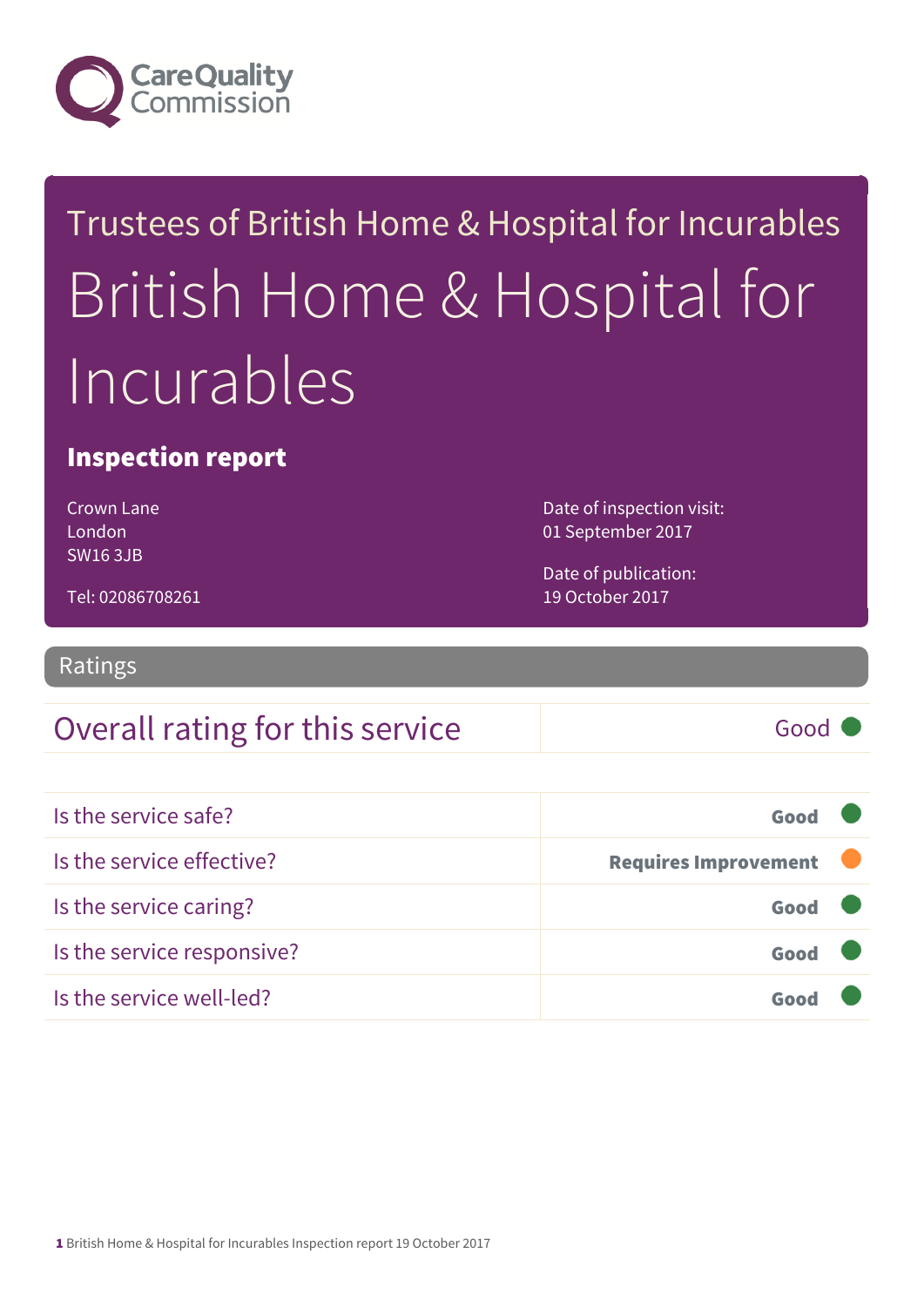#### Summary of findings

#### Overall summary

This unannounced inspection took place on 1and 15 September 2017. The British Home and Hospitals for Incurables [also known as The British Home] is a large nursing care service for up to 127 adults who have physical disabilities and require nursing care. At the time of the inspection there were 74 people using the service. The service is situated in the London borough of Lambeth.

At the last inspection on 16 June 2016 the service was rated Good.

The service has a registered manager in post. A registered manager is a person who has registered with the Care Quality Commission to manage the service. Like registered providers, they are 'registered persons'. Registered persons have legal responsibility for meeting the requirements in the Health and Social Care Act 2008 and associated Regulations about how the service is run.

People did not always receive care and support from staff that had undergone regular training to meet their needs. Since the inspection the provider has submitted a training schedule with upcoming training. We are satisfied with the action the provider has taken.

People were protected against the risk of unsafe medicine management. Records confirmed people received their medicines as prescribed. Storage, recording and administration of medicines was undertaken by staff competent to do so.

People were protected against the risk of abuse. Staff had sufficient understanding of how to identify, report and escalate concerns around suspected abuse. Risk management plans in place gave staff guidance on how to manage identified risks.

The service had comprehensive health and safety plans in place to ensure the safety of the premises. Accidents and incidents were monitored and reviewed to learn from and enhance people's safety.

The service employed adequate numbers of staff to keep people safe. Staffing levels were monitored and adjusted in line with people's changing needs.

People's consent to care and treatment was sought. People's decisions were respected, recorded in their care plans and implemented in the delivery of care they received.

The service ensured people received sufficient food and drink to meet their dietary needs and requirements. People's dietary needs were monitored regularly to identify any concerns and issues shared with healthcare professionals in a timely manner. People were supported to access a wide range of healthcare services.

People told us staff were considerate, compassionate and treated them with dignity and respect. Staff ensured people's confidentiality was maintained with only authorised personnel having access to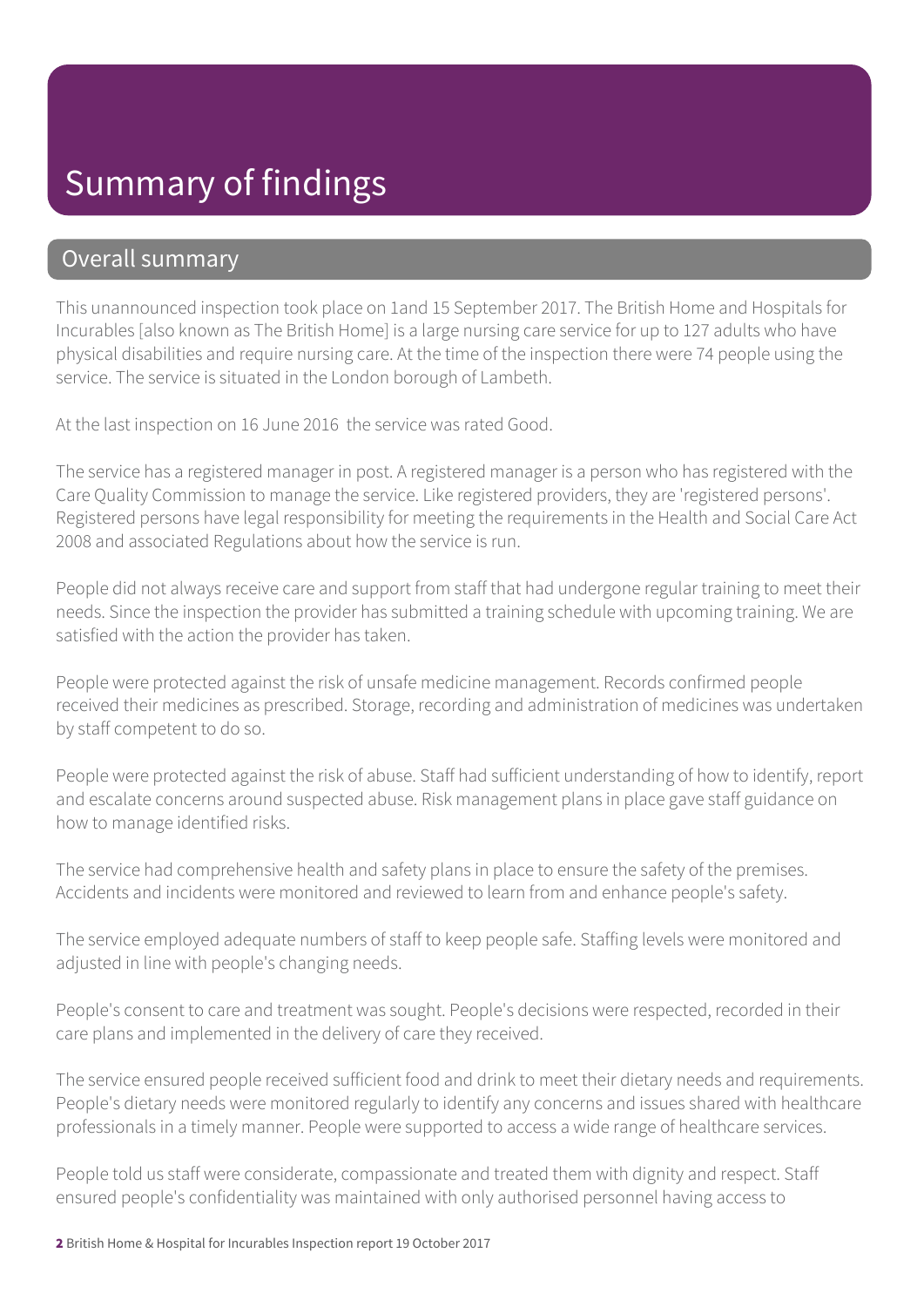confidential information.

People received personalised care that was tailored to their individual needs and preferences. Care plans were devised with people and their relative's input and reviewed regularly in line with people's changing needs. People were encouraged to participate in a wide range of activities of their choice.

Concerns and complaints were fully investigated and managed to seek a positive resolution, in line with the provider's policy. Complaints were shared with the relevant healthcare professional bodies.

The registered manager was highly thought of by people, their relatives, staff and healthcare professionals. People confirmed he was supportive, approachable and listened to people's ideas and suggestions.

Regular audits of documents relating to the management of the service were undertaken. Issues identified where then acted upon swiftly.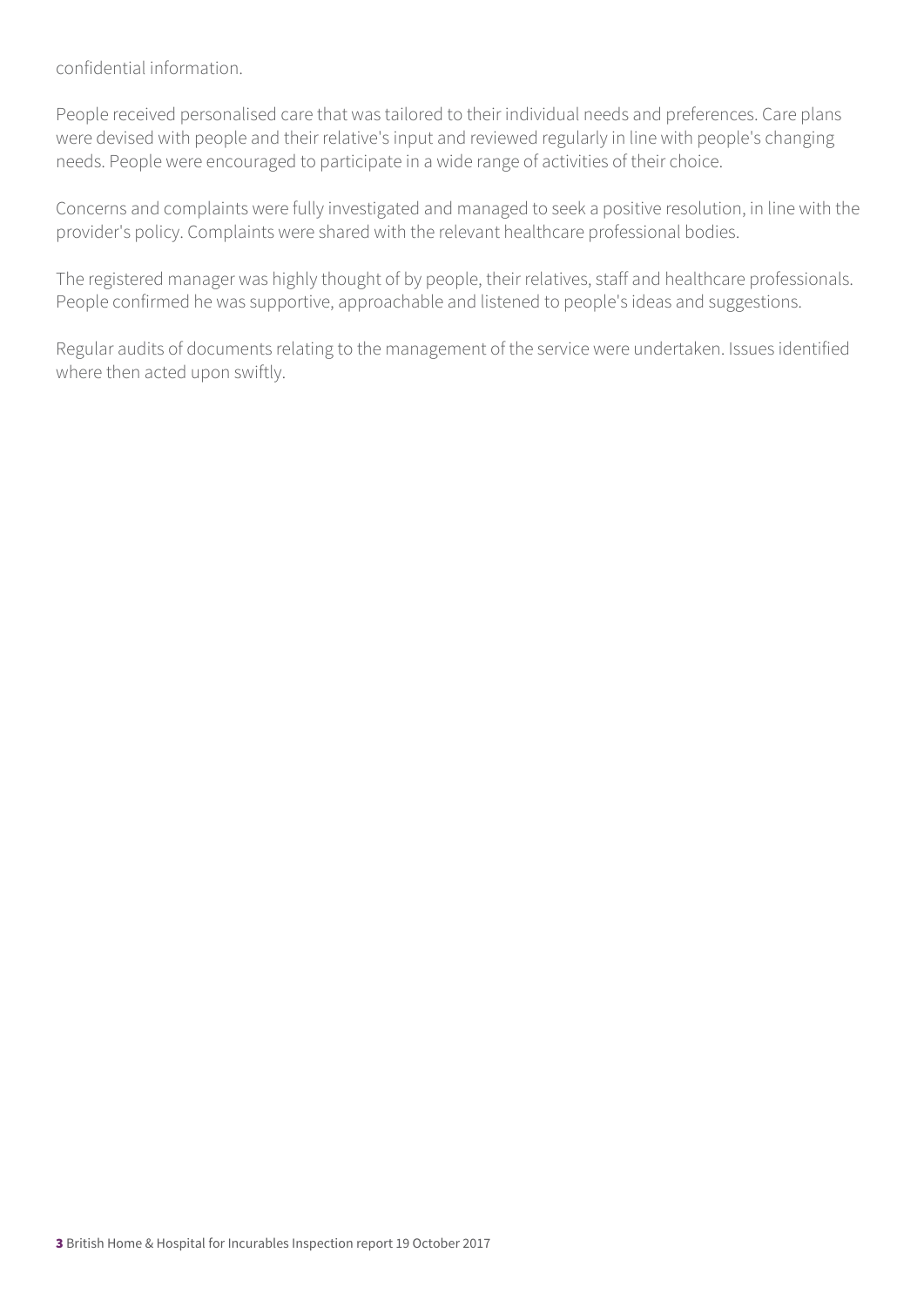#### The five questions we ask about services and what we found

We always ask the following five questions of services.

#### Is the service safe? Good The service was safe. People received their medicines in line with good practice and the correct documentation was in place. People were protected against harm, abuse and identified risks. The service had comprehensive risk management plans in place. People were supported by sufficient numbers of staff to keep them safe. Staff underwent robust employment checks to ensure their suitability to work at the service. Is the service effective? The service effective? The service was not always as good as it could be. Staff training was not always up-to-date. Records confirmed although training had been scheduled, there were staff that had not received all mandatory training. People received care and support from staff that reflected on their working practices, through supervision, appraisals and team meetings. People's consent to care and treatment was always sought in line with good practice. Mental Capacity Act 2005 legislation was followed. The service provided food and drink that met people's dietary requirements and preferences. Is the service caring? The service caring? The service was good. People received care and support from staff that demonstrated compassion and empathy. People were encouraged to make decisions about the care they received and had their decisions respected. People confirmed their privacy was respected and their dignity maintained. Is the service responsive? The service responsive?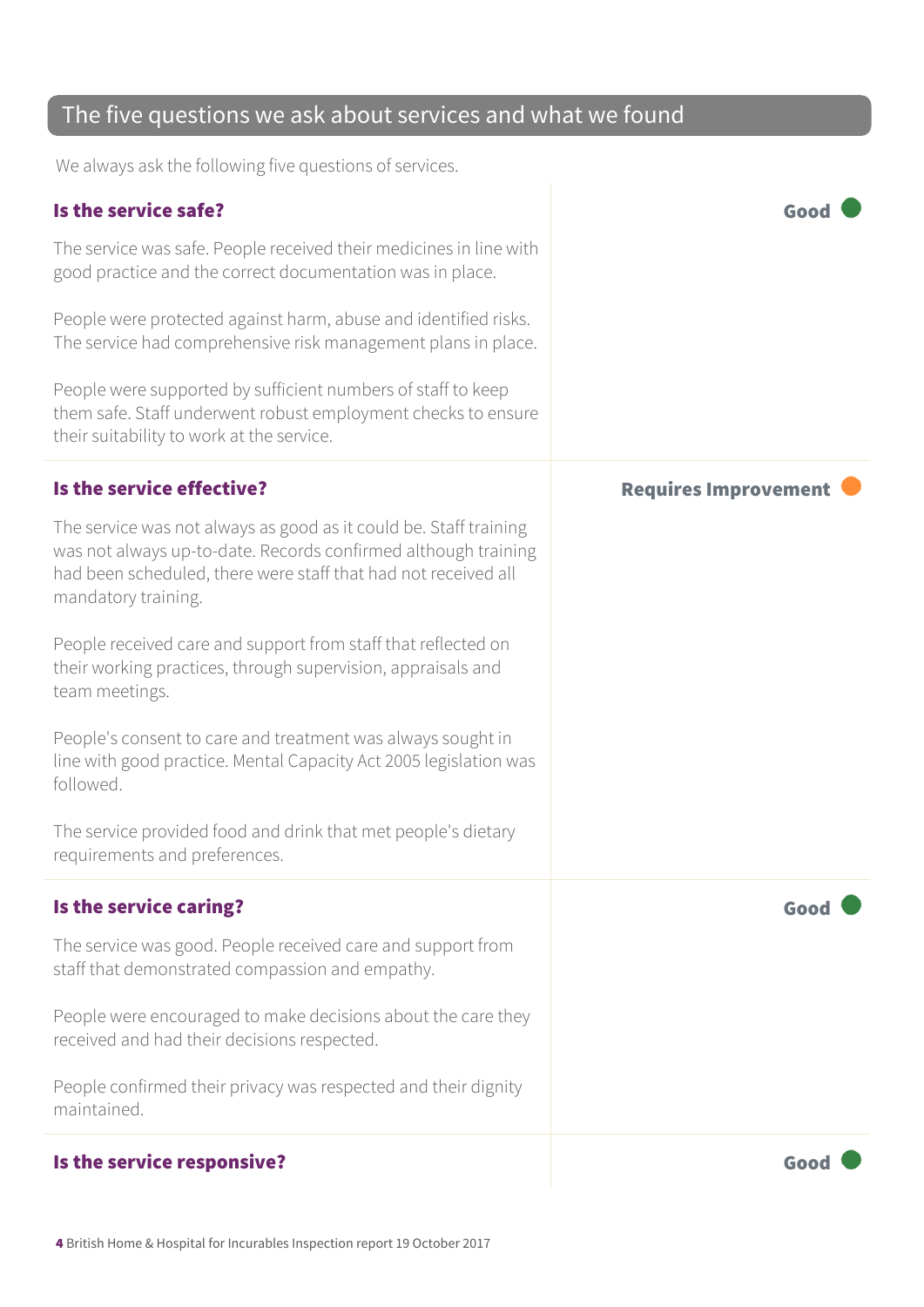| The service was good. The service developed comprehensive<br>care plans to meet people's changing needs. People were<br>encouraged to contribute to their care plans.                                                      |      |
|----------------------------------------------------------------------------------------------------------------------------------------------------------------------------------------------------------------------------|------|
| The service provided and encouraged people to participate in<br>activities of their choice.                                                                                                                                |      |
| Concerns and complaints raised were investigated by<br>management in a timely manner.                                                                                                                                      |      |
| Is the service well-led?                                                                                                                                                                                                   | Good |
|                                                                                                                                                                                                                            |      |
| The service was good. People, their relatives, staff and healthcare<br>professionals spoke highly of the registered manager. People<br>confirmed they were consulted on matters relating to their care<br>and the service. |      |

People's care was enhanced through the service seeking partnership working with other healthcare professionals.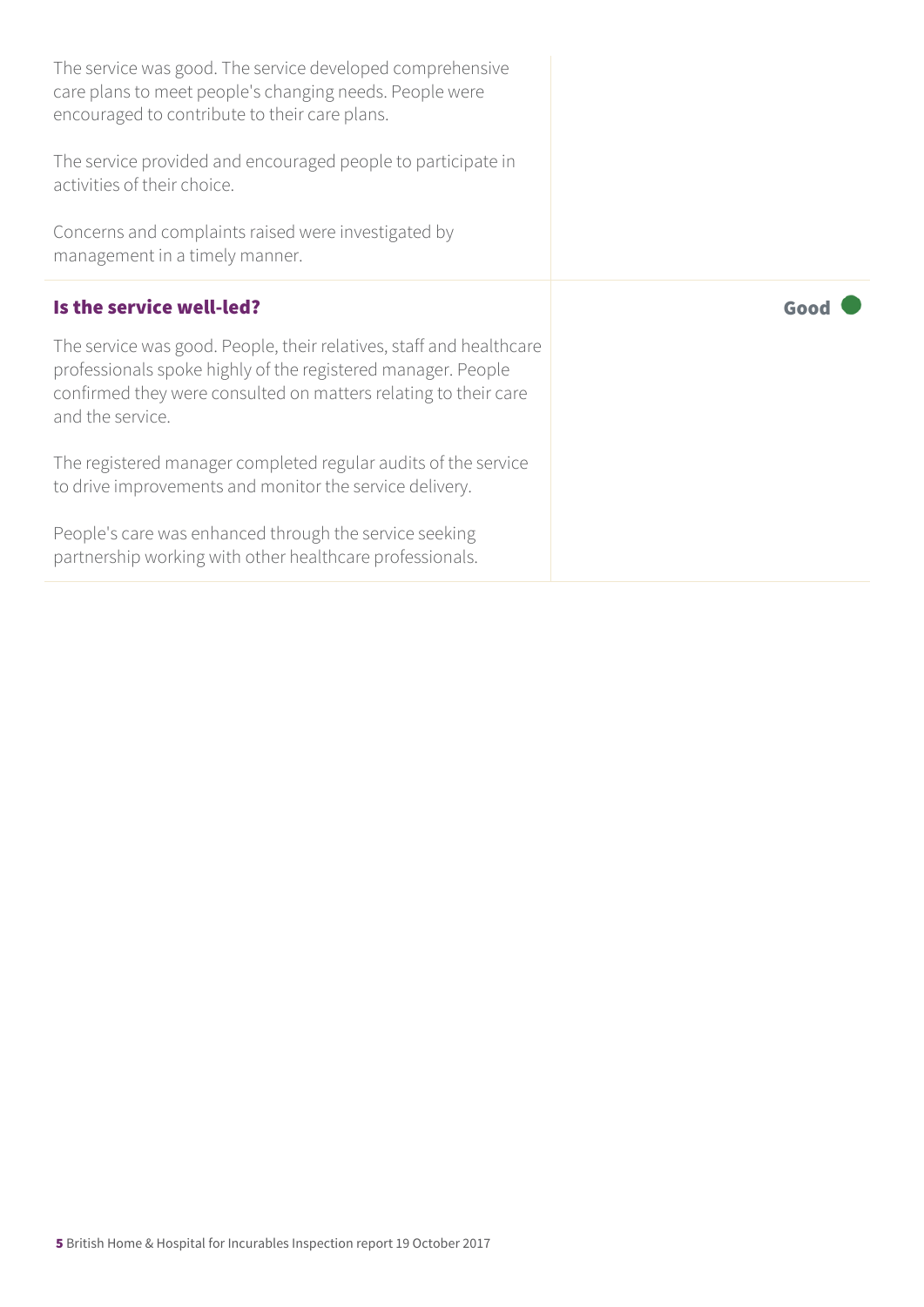

# British Home & Hospital for Incurables

Detailed findings

## Background to this inspection

We carried out this inspection under Section 60 of the Health and Social Care Act 2008 as part of our regulatory functions. This inspection checked whether the provider is meeting the legal requirements and regulations associated with the Health and Social Care Act 2008, to look at the overall quality of the service, and to provide a rating for the service under the Care Act 2014.

This inspection was a comprehensive inspection and took place on 1 and 15 September 2017 and was unannounced.

The first day of the inspection was carried out by two inspectors, two experts-by-experience and a specialist advisor who was a nurse. An expert-by-experience is a person who has personal experience of using or caring for someone who uses this type of care service. The second day of the inspection was carried out by two inspectors and a specialist advisor who was a nurse.

Prior to the inspection we gathered information we held about the service, for example, information shared by members of the public and healthcare professionals. We also reviewed statutory notifications the provider had sent to us. A notification is information about important events which the service is required to send us by law.

During the inspection we spoke with 13 people who used the service, two relatives, five care workers, four registered nurses, the visiting G.P, maintenance supervisor, activities coordinator, deputy manager, registered manager and the Chief Executive Officer (CEO). We reviewed 12 care plans, 10 medicine administration records, 12 staff files, training records and other records related to the management of the service.

After the inspection we contacted two healthcare professionals to gather their feedback of the service.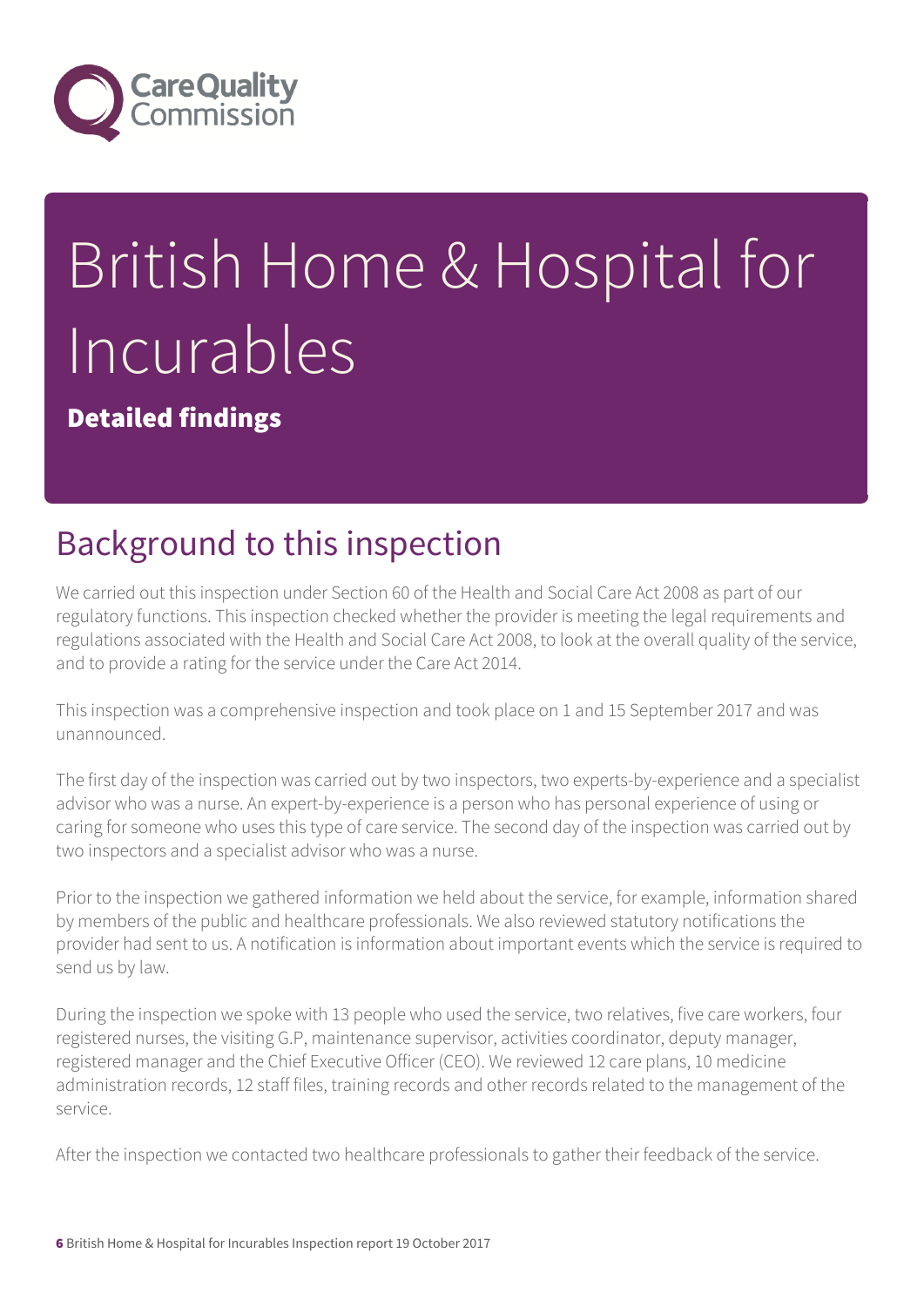## Our findings

People told us they received their medicines as prescribed. One person told us, "Yes [I receive my medicines] at fixed times." A relative told us, "Yes I do know what medication [relative]'s taking. We had a medicine review in December last year with the GP and nurse. You feel listened to and your views are taken on-board." We reviewed the medicine administration records (MAR) and found, these clearly documented people's details, including any known allergies, medicine to be administered, dosage, route and their preferred method of taking the medicines. All MARs reviewed were completed correctly with no omissions. Medicines were stored in line with good practice and audits undertaken frequently to ensure issues identified were acted upon in a timely manner.

People were protected against the risk of harm and abuse. People told us they felt safe living at the service, for example, one person told us, "All [staff members] are experienced in what they do and have worked here for many years." Staff received safeguarding and whistleblowing training which enabled them to identify the different types of abuse. For example one staff member told us, "The training covered what steps to go down once the resident has discussed their concern with you. It could be physical or a personality change. I know the residents well enough to know if something was going on. Through talking to them I could determine whether it was a urine tract infection or something else. I would go to the person in charge to discuss my concerns. I would go to [registered manager] if it needed to go further."

People were protected against identified risks. The service had developed comprehensive risk management plans that identified the risk, possible outcome and guidance for staff in managing those risks. Records confirmed risk management plans were regularly reviewed to reflect people's changing needs and ensure staff had up-to-date guidance. Risk management plans covered, for example, mobility, falls, medicine management and eating and drinking. The registered manager completed regular audits of incidents and accidents to minimise the risk of repeat incidents.

People continued to be protected against an unsafe environment as the service had robust comprehensive systems and protocols in place. The service employed three maintenance personnel to ensure the safety and upkeep of the building. Records showed regular audits of fire safety, gas, water temperatures, hoists and electric wheelchair checks were in date. The health and safety audit inspection was completed by an external company and where action points had been identified a plan of action to address these was in place and work scheduled to complete them.

We received mixed feedback regarding staffing levels within the service. One person told us, "No, they [staff members] are not around when you need them." However, another person said, "There are enough staff each day." A staff member told us, "There's enough staff. We are using agency today, a care assistant. She is a regular, we normally have regulars. It makes it easier for staff and residents." Records showed there were sufficient numbers of staff on duty at any time. Where people's needs increased, the registered manager would increase the staffing levels to ensure people were safe. Records also confirmed suitable staff were employed by the service, for example staff files contained two references, completed application form, photo identification, employment history and a Disclosure and Barring Services [DBS] check. A DBS is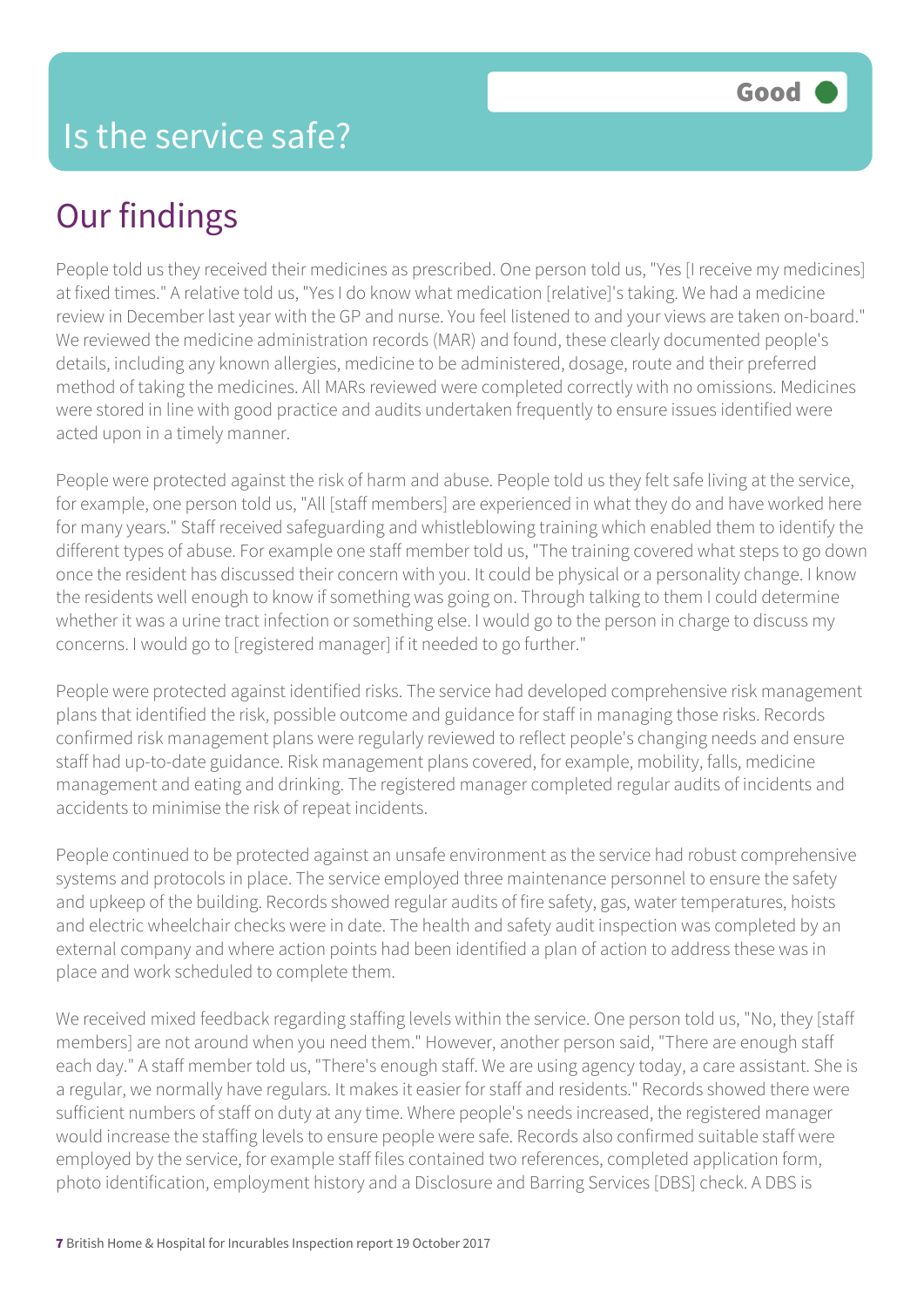criminal record check employers can undertake to enable them to make safe recruitment decisions. For registered nurses the Nursing & Midwifery Council (NMC) PIN were recorded and date of revalidation expiry were noted. All records for nursing staff contained up to date PINs.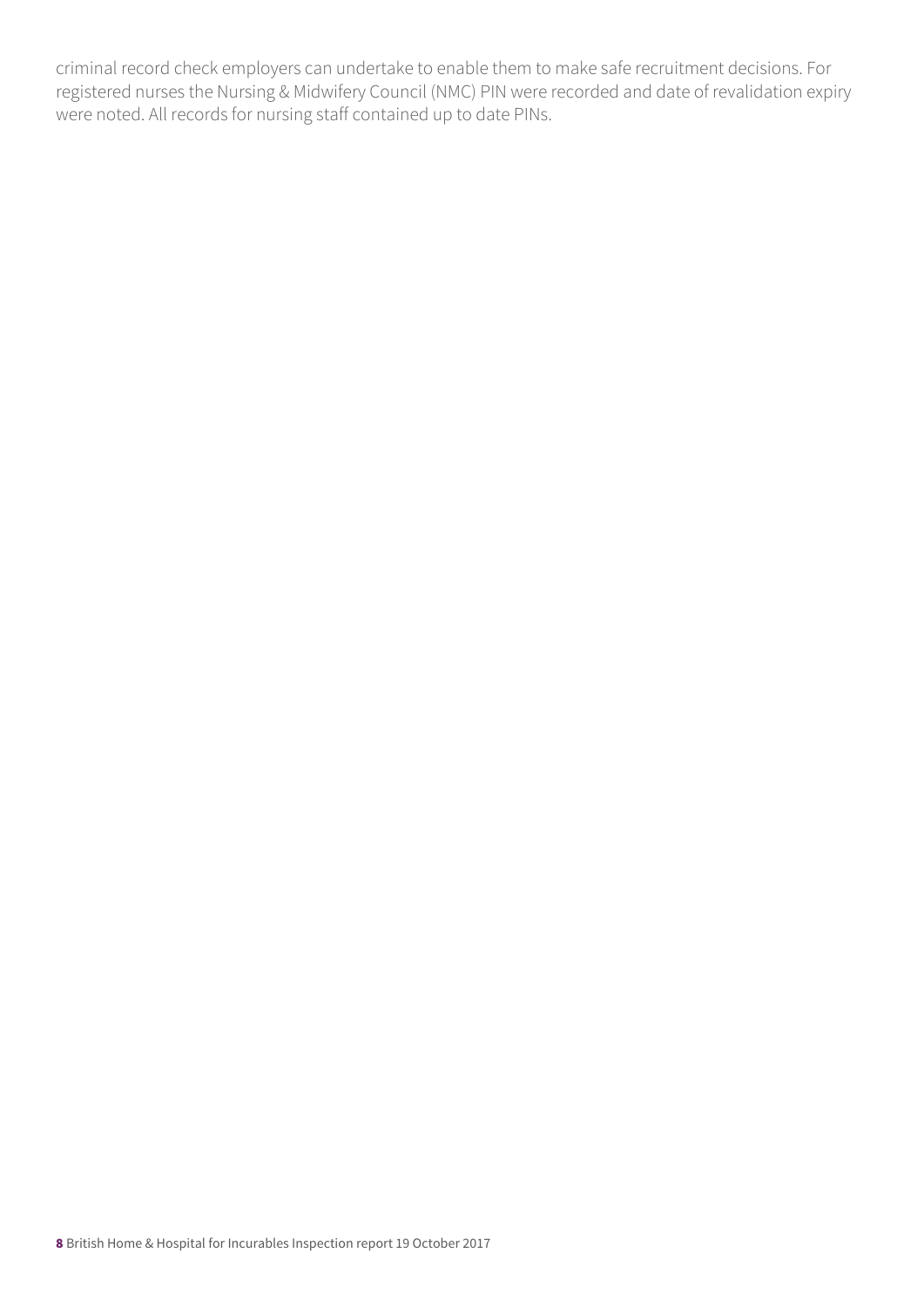#### Is the service effective?

## Our findings

People who lack mental capacity to consent to arrangements for necessary care or treatment can only be deprived of their liberty when this is in their best interests and legally authorised under the Mental Capacity Act 2005 (MCA). The procedures for this in care homes and hospitals are called the Deprivation of Liberty Safeguards (DoLS).

We checked whether the service was following the guidelines of the MCA. During the inspection we identified people's consent to receive their medicines covertly followed the legal framework as set out by the MCA. For example, where people were assessed as lacking capacity to make informed decisions, a best interests (BI) meeting had been undertaken.

People confirmed their consent to care and treatment was sought and respected by staff delivering care. Records showed care plans detailed if people were able to give consent and how to support them to make decisions. One person told us, "They [staff members] come into my room and ask if I want the light on and if I want to get up." A relative said, "They [staff members] involve you in helping to make decisions for my relative, as she is unable to make decisions for herself. They [staff members] speak to my relative and assume she can understand them, when medically, she is deemed as not being able to. They assume she has the capacity. They call me every year and I'm involved in the MCA assessment process." Staff were able to demonstrate a clear understanding of how to support people to make decisions by ensuring they had sufficient information to make that decision.

People were supported by staff that received a comprehensive induction, training and reflected on their working practices. One person said, "They [staff members] do training every other week the last one was the evacuation slide. I said I would volunteer and they said they are not pulling me up the stairs and used one of the nurses, it's a good humorous rapport." One staff member told us, "I've had an appraisal in the last few days. It was at the beginning of this week. We have supervisions quite often." Records confirmed the induction programme covered emergency procedures, the organisational values and the on-call system. Throughout the induction, staff were supported to reflect on the work undertaken and share any concerns or additional support they required. Staff had their competencies assessed and when satisfactorily completed were signed off by a senior member of staff. During the inspection we reviewed the training matrix for staff and identified that not all staff were up-to-date with their training. We shared our concerns with the HR manager and registered manager who confirmed training for some staff had been scheduled. After the second day of the inspection the registered manager had further secured additional training. However this still meant there were staff who had not received all mandatory training.

We reviewed the staff supervision and appraisal records and found these were not always up to date. Whilst staff confirmed they received regular supervisions and appraisals these were not always documented. We shared our concerns with the registered manager who sent us a detailed action plan, demonstrating systems that were being implemented to ensure all supervisions and appraisals were recorded. We were satisfied with the registered manager's response to our concerns.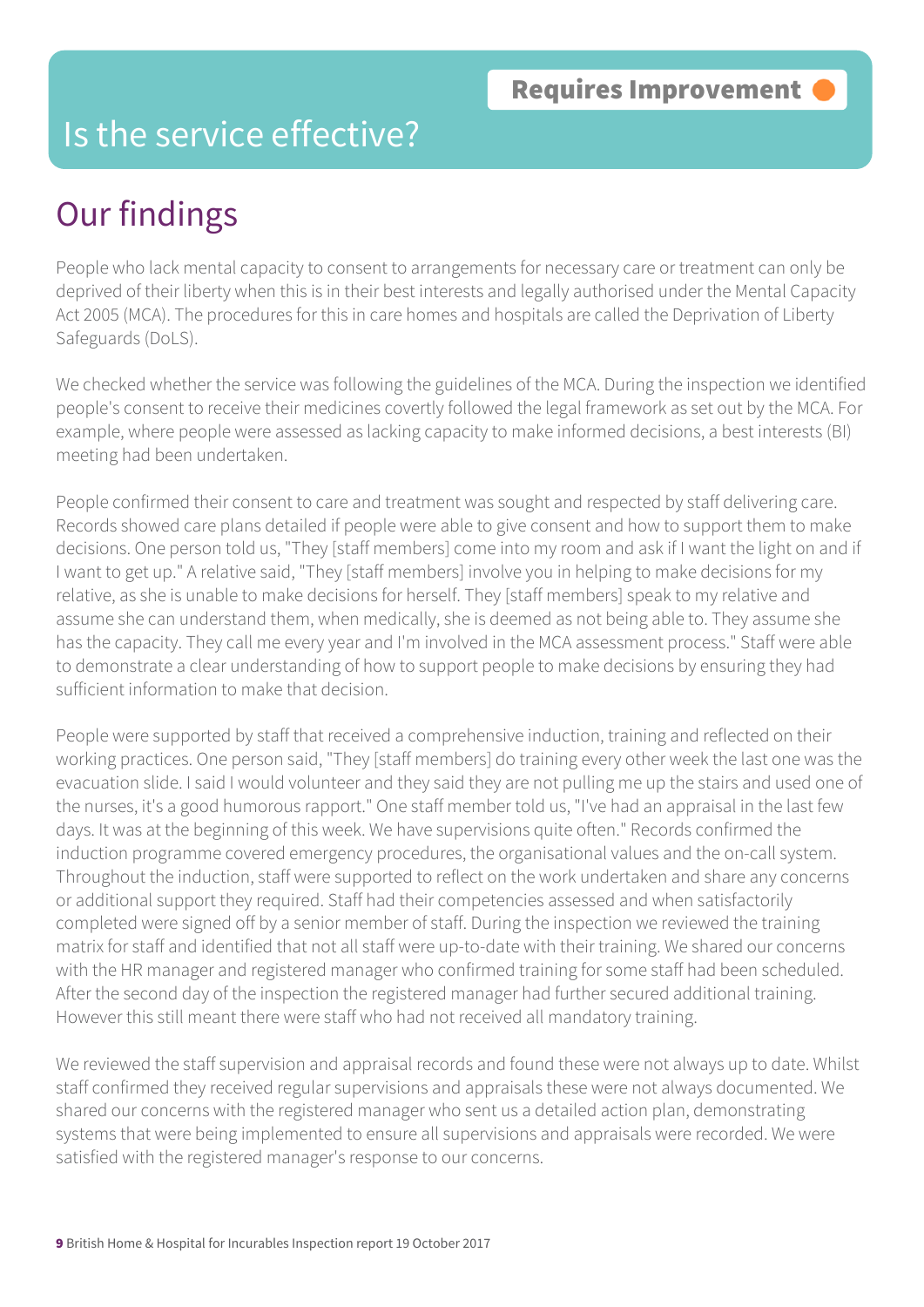People were encouraged to eat a wide range of food that met their dietary requirements and preferences. We received mixed feedback regarding the food. One person told us, "Certain things they cook very well and I tell [the chef] when things are over done." Another person said, "It's [the food] very good, varied but not always to everyone's taste." During the inspection we observed lunchtime on two floors, we found that people were supported to eat their meals appropriately and staff were patient with people, enabling them to eat at a pace that suited them. Where people required Percutaneous Endoscopic Gastrostomy (PEG) feeding, they were supported by qualified nurses. PEG feeds are a way of introducing nutrients and food into the stomach via a tube.

People continued to have access to a wide variety of health care professionals to monitor their health. One person told us, "Yes I'm very happy, if I don't feel well, they [staff members] would call the doctor." Another person told us, "We have our own private ambulance which they [staff members], use to take us to dentists". People accessed the G.P, dentist, optician, district nurse and chiropodist. Records confirmed guidance and advice given to the service from healthcare professionals was implemented into people's care plans. We spoke with a visiting healthcare professional who told us, "The service is really good at following our instructions and will always follow up with us. They [staff members] can be too cautious and alert us on everything, however this means that things are picked up at an early stage. There is a good working admission process here, low rate of bedsores and people with chest infections or urinary tract infections, are alerted early to us."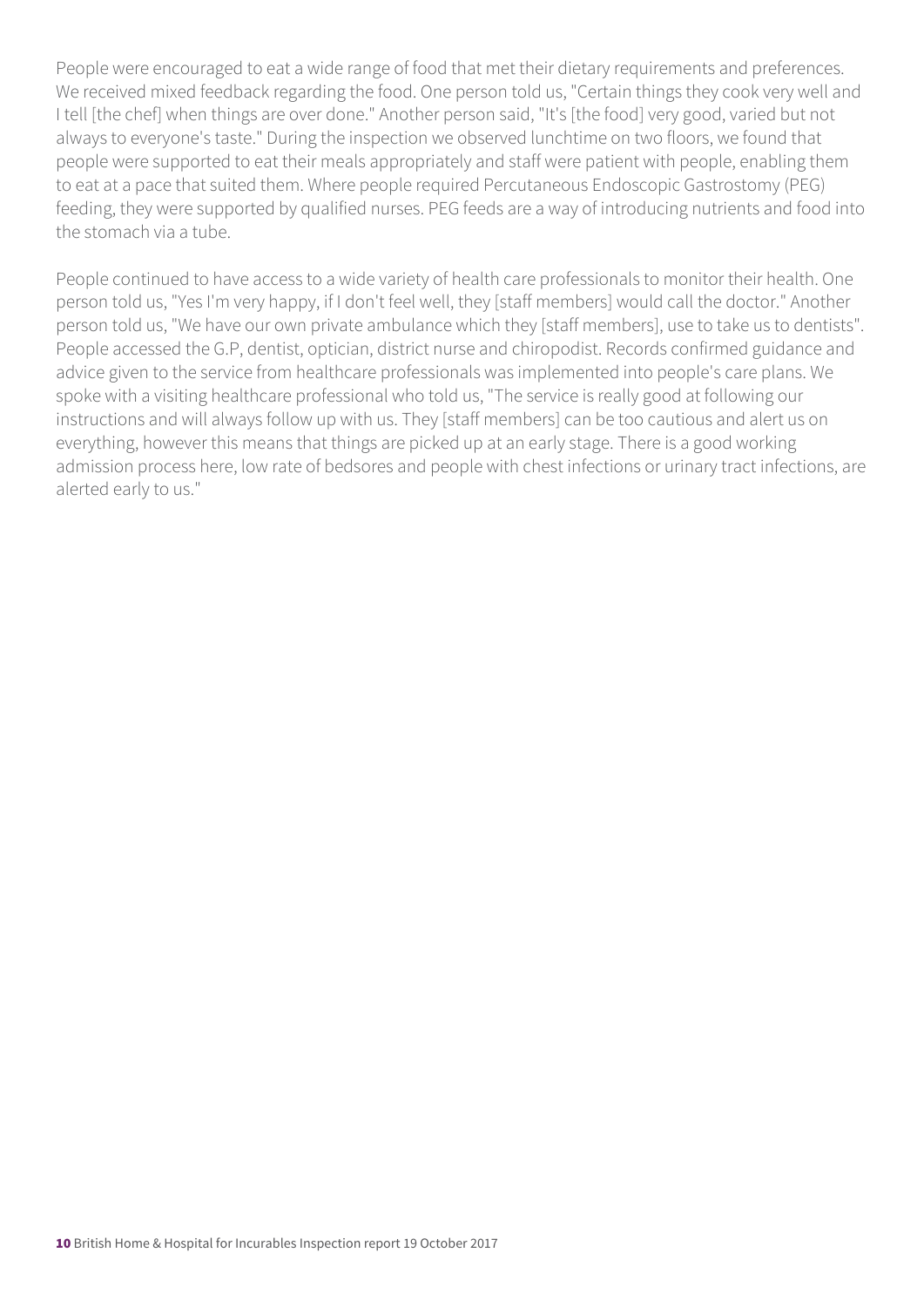## Our findings

People and their relatives spoke positively about the care and support they received from staff. One person told us, "[Staff members] are very good here in this home they have the right attitude." A relative said, "When they [staff members] come in they have a laugh. When [relative]'s a little bit frustrated they're engaging." Another relative said, "They [staff members] give good compassionate care. There's lots of empathy shown towards my relative. The staff are amazing and when I'm not here I'm at peace knowing that she is being looked after well." During the inspection we observed staff speaking to people with compassion.

People's diversity was respected and encouraged. The service supported people to follow cultural and religious beliefs both within the service and out in the local community. One person told us, "I get to go to church, there's one here [in the service]." Another person said, "I go to church on a Saturday, the service transport takes me." The service had a large chapel within the building that held regular services, whereby people could attend if they so wished.

People were treated with dignity and respect. People confirmed staff would ensure their bedroom doors were closed when receiving personal care and that staff would always knock on the door and wait for permission before entering. During the inspection we observed staff speaking with people respectfully, in a way they understood and affording them time to digest the information and respond.

People's wellbeing was monitored regularly and where concerns were identified, information was shared with relevant healthcare professionals swiftly to ensure medical intervention was sought.

Staff were aware of the importance of maintaining people's confidentiality and ensuring only people with authorisation have information shared with them. We observed staff speaking to people, their relatives and two health care professionals in private areas, to ensure information shared could not be overheard. Records were stored securely in locked cabinets or on a computer system. Only those with authorisation had knowledge of the security codes to access the information held on the system.

People received care that was person centred. This was evident in the way in which staff spoke to people and how they knew people's likes and dislikes and preferences.

People receiving end of life care were treated with dignity, compassion and kindness. During the inspection we observed staff delivering support and care to people nearing the end of their lives. Staff demonstrated, great respect and tenderness to one person and their relatives. The delivery of end-of-life care was of a high standard, as was the sensitivity to the emotional aspects involved.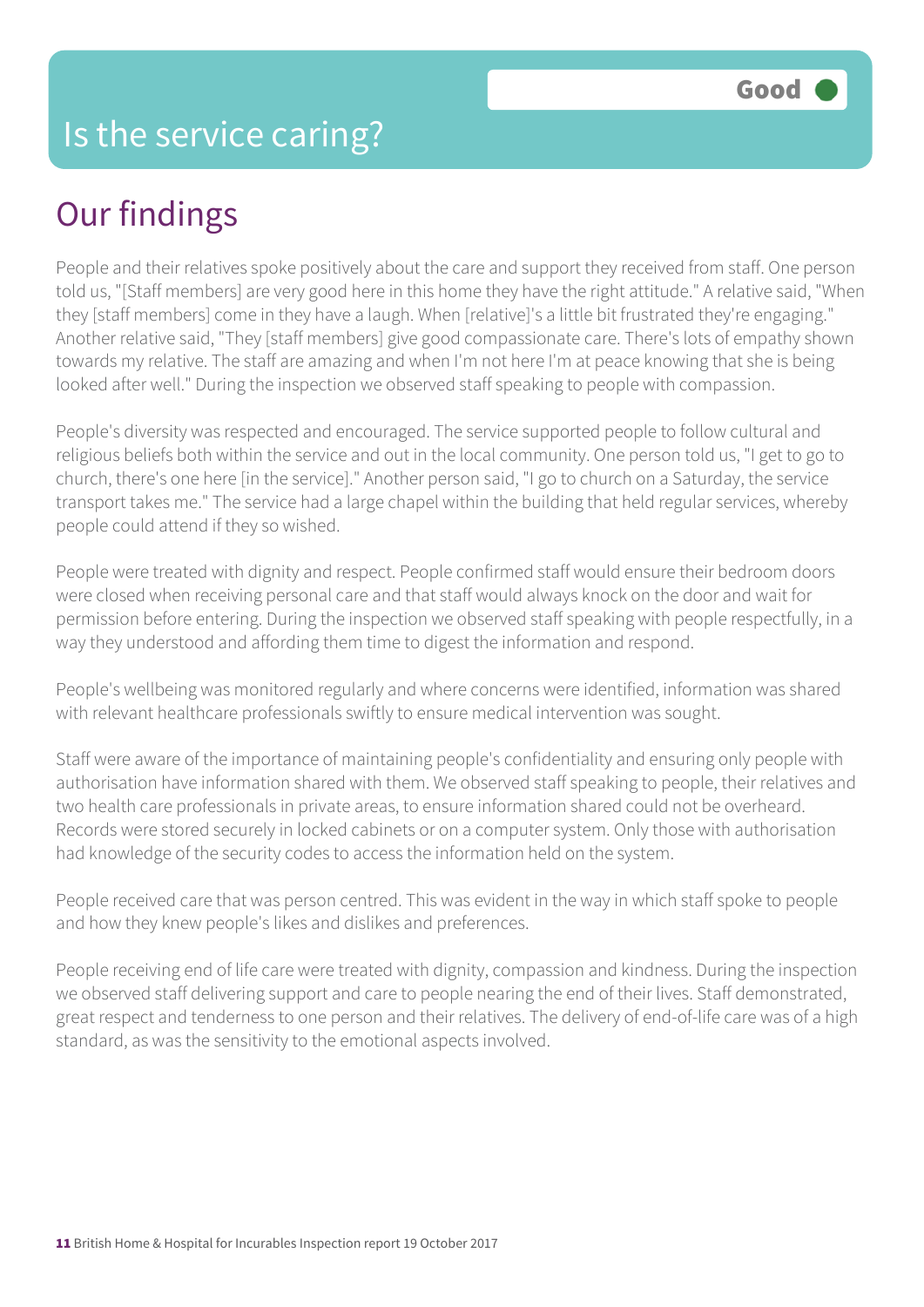#### Is the service responsive?

## Our findings

People were encouraged to participate in the development of their care plans. One person told us, "Last time [care plan review took place] was [staff member] and it was done recently. It's done once a year." A relative confirmed that their relatives care plan was reviewed by the clinical lead. Another relative told us, "I developed my own care plan to help my relative when I'm not here in the service for a week. They [management] took it on board and incorporated it into her care plan that they have here."

Care plans were person centred and documented people's health, medical, nutritional and mental health needs. In the last six months the service had implemented an electronic system to record and store people's care plans. Whilst this was still a relatively new system, it was at times difficult for staff to navigate. Care plans stored on the system contained significant amounts of information, however we identified instances of inconsistencies. We raised this with the registered manager who informed us they would be reviewing the information held to ensure it was consistent. We identified that care plans were reviewed regularly to reflect people's changing needs.

People confirmed they were encouraged to make choices about the care and support they received, and have their decisions respected. We spoke with staff who understood the importance of ensuring people were offered choices. One staff member told us, "When you give people personal care you give them a choice. You show them three outfits and ask them which one they want. We ask people would you like a shower or a wash or would you like to go down for activities or stay in your room." A healthcare professional told us, "Offering people a choice is definitely a priority for the service], they [staff members] are resident focused".

The service provided a wide range of activities for people to engage in should they wish. Staff were aware of the importance of identifying and reporting concerns around social isolation. People confirmed there was lots to do, for example, play bingo, using the computer room, accessing the garden, playing board games, coffee mornings, karaoke afternoons and going out on day trips. The service employed two full time activities coordinators who demonstrated a clear understanding of people's likes and dislikes when it came to activities. The activities coordinator told us, "We give people what they want as much as possible, it's normally possible." A staff member told us, "There are enough activities. Some people might like you to sit in their room with them. We get to do that every day. There are always two activities going on. When it's nice we go out in the garden. We went to the seaside for a day recently."

People were supported to raise their concerns and complaints and felt these would be addressed in a timely manner. We reviewed the complaints file held by the service and found there had been six complaints received in the last 12 months. Complaint records contained the date received, nature of the complaint, date the acknowledgement letter was sent and the outcome. Of the records reviewed, letters of acknowledgment were sent typically within 24 hours. Where outcomes were reached and the complaint upheld a letter of apology was sent.

People told us staff were responsive to their needs and call bells were answered in a timely manner. One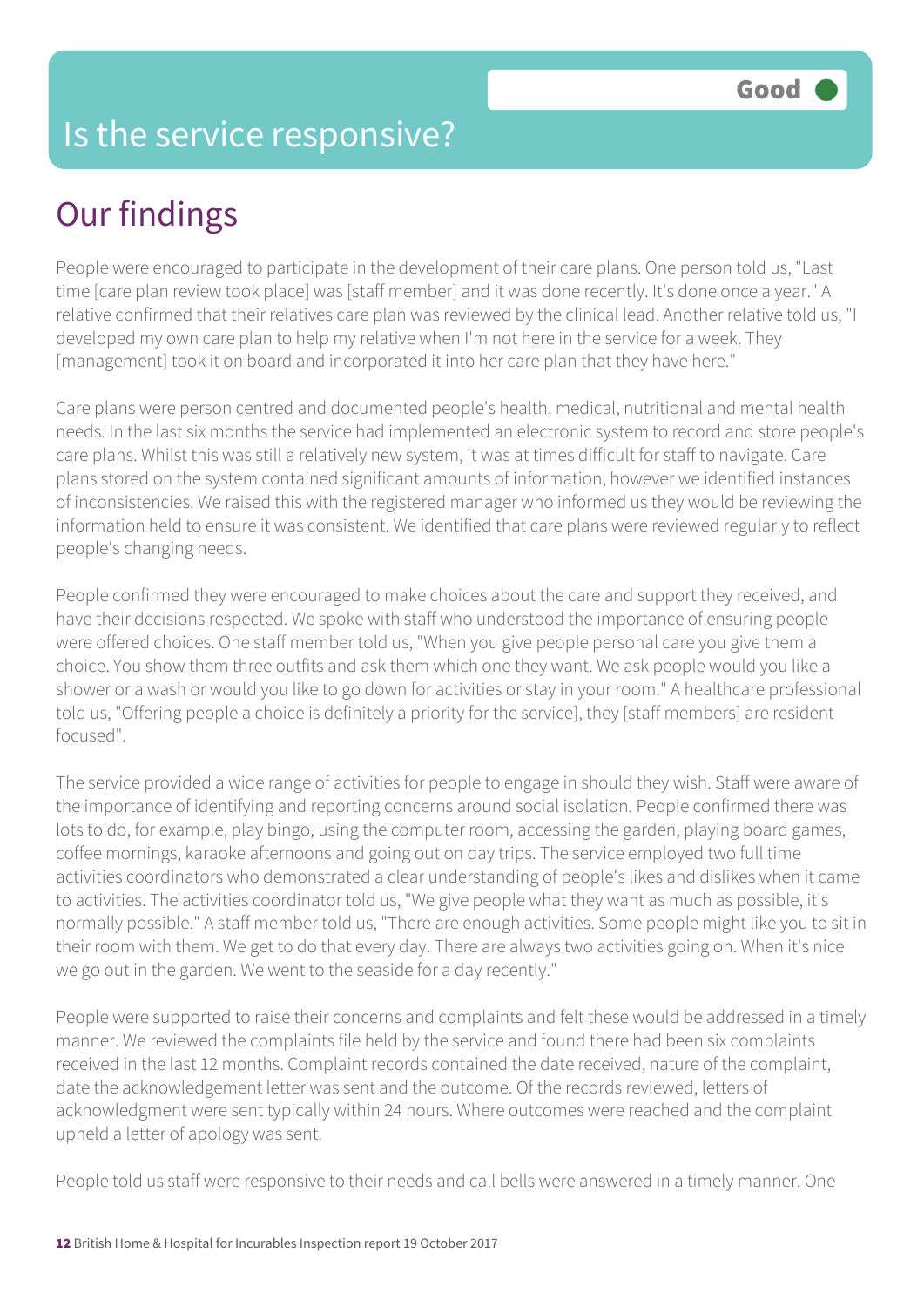person said, "Usually the call bell is answered between three to five minutes. They [staff] come in to see what you need and then come back." During the inspection we identified that call bells were answered swiftly, ensuring that people were not waiting for long periods without assistance.